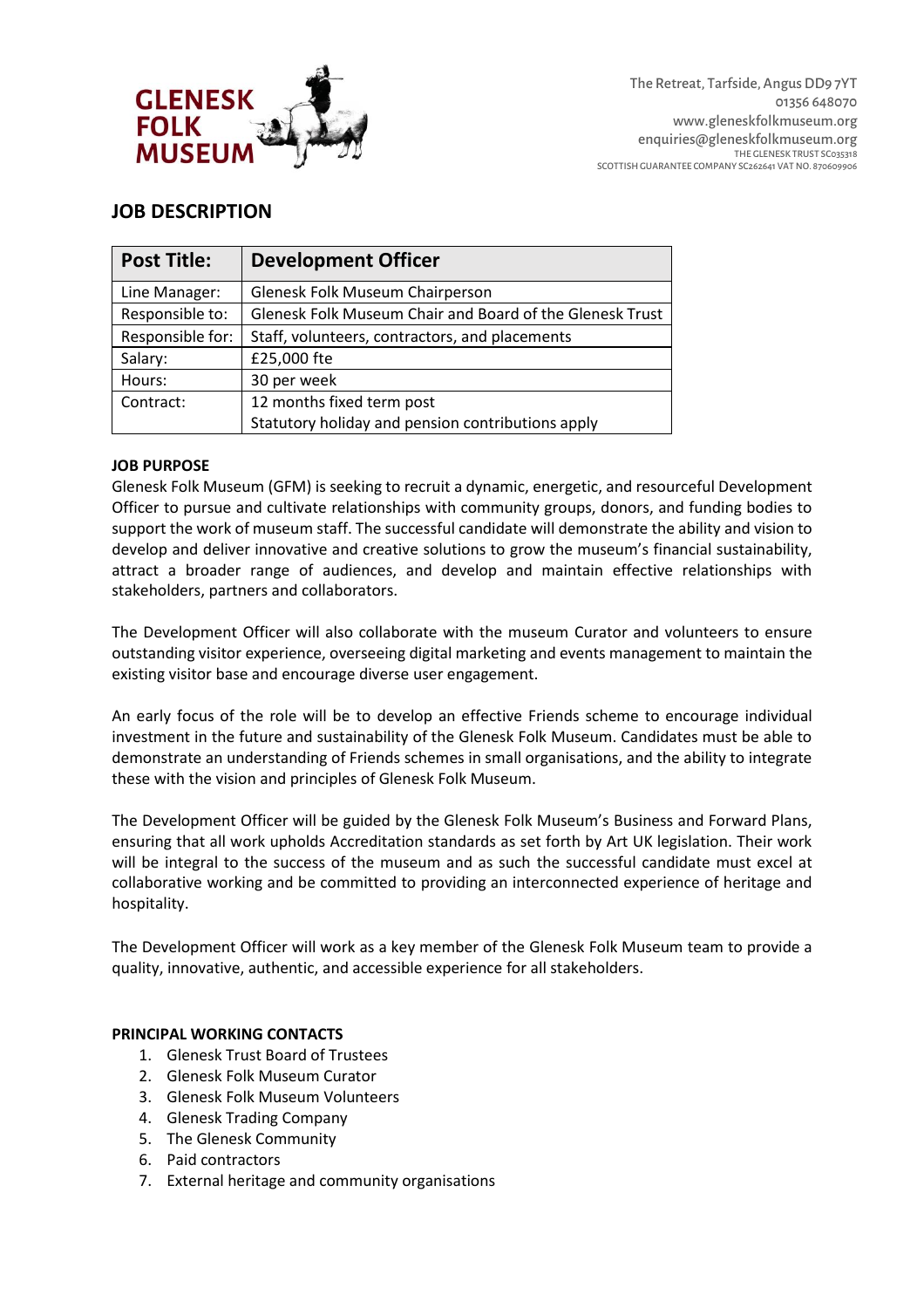

- 8. Schools and educational organisations
- 9. External funders
- 10. General Public

### **MAIN DUTIES**

- 1. To work closely with the Curator, other staff members, volunteers and the Board in achieving the vision of GFM through effective and progressive day to day running of the museum.
- 2. To develop the Glenesk Folk Museum in line with the GFM Business and Forward plans.
- 3. To develop an in depth understanding of GFM's other key documents including those linked to Accreditation, and utilise these for the effective development of the Museum and Trust.
- 4. To lead the development of innovative and creative income generating strategies, including retail, a Membership/Friends scheme, and sponsorship.
- 5. To effectively and precisely report on progress to the Board.
- 6. To identify external funding opportunities and lead in developing funding applications.
- 7. To develop and maintain effective relationships with stakeholders, partners and collaborators.
- 8. To manage the overall visitor experience.
- 9. To lead in the overall management of events and activities.
- 10. To develop and deliver audience engagement opportunities (guided by GFM's Audience Development Strategy) including relevant general enquiries, displays, digital and on-site activities that are clearly linked back to the vision of GFM.
- 11. To oversee digital marketing of the museum.
- 12. To manage and coordinate existing GFM volunteers alongside the Curator.
- 13. To recruit and manage additional volunteers, ensuring that role descriptions are developed for the volunteers and work is guided by the Volunteer Agreement.
- 14. To act as a key holder for GFM.

### **OTHER DUTIES**

This job description is a broad picture of the post at the date of preparation. It is not an exhaustive list of all possible duties and it is recognised that jobs change and evolve over time. Consequently, this is not a contractual document and the post holder will be required to carry out any other duties to the equivalent level that are necessary to fulfil the purpose of the job.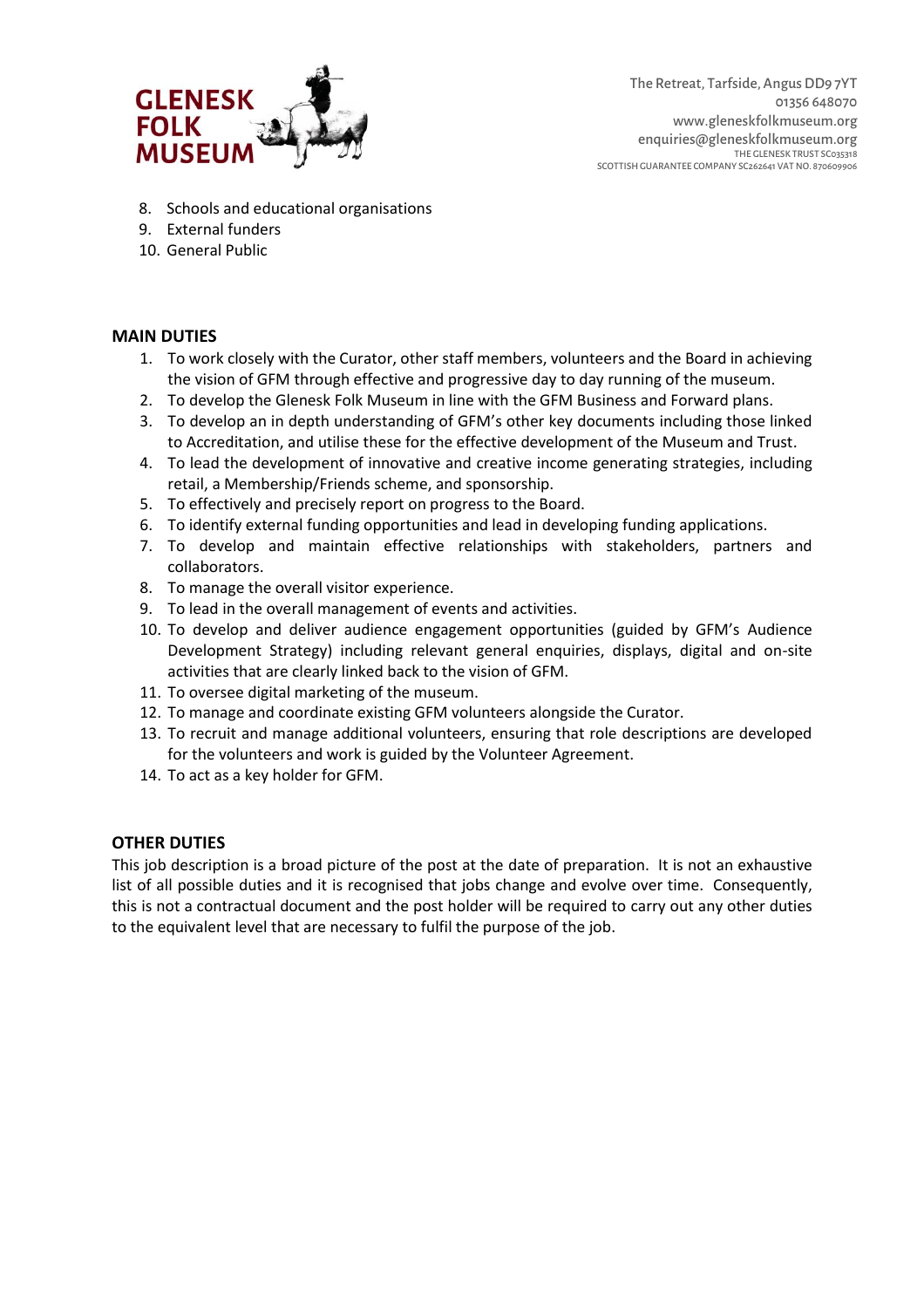

## **PERSON SPECIFICATION**

# Glenesk Folk Museum: Development Officer

|                                      | <b>ESSENTIAL REQUIREMENTS</b>                                                                                                                                                                                                                                                                                                                                                                                                                                                                                                                                                                                                                     | <b>DESIRABLE REQUIREMENTS</b>                                                                                                                                                                                                                                                                                                             | <b>METHOD OF</b>                       |
|--------------------------------------|---------------------------------------------------------------------------------------------------------------------------------------------------------------------------------------------------------------------------------------------------------------------------------------------------------------------------------------------------------------------------------------------------------------------------------------------------------------------------------------------------------------------------------------------------------------------------------------------------------------------------------------------------|-------------------------------------------------------------------------------------------------------------------------------------------------------------------------------------------------------------------------------------------------------------------------------------------------------------------------------------------|----------------------------------------|
|                                      |                                                                                                                                                                                                                                                                                                                                                                                                                                                                                                                                                                                                                                                   |                                                                                                                                                                                                                                                                                                                                           | ASSESSMENT                             |
| Relevant<br>work/other<br>experience | $\bullet$<br>Experience/understanding<br>of working in a<br>museum/heritage<br>environment<br>Experience of identifying,<br>$\bullet$<br>applying for and securing<br>external funding<br><b>Experience of developing</b><br>$\bullet$<br>income generating<br>strategies<br>Experience of applying key<br>$\bullet$<br>plans and policies to work<br>Experience of<br>$\bullet$<br>communicating effectively<br>with a wide variety of<br>audiences and<br>stakeholders, including<br>local communities<br>Experience of leading in<br>$\bullet$<br>the overall management<br>of events and activities,<br>including development<br>and delivery | Experience of managing,<br>$\bullet$<br>training and motivating<br>volunteers<br><b>Experience of supporting</b><br>$\bullet$<br>teams to develop<br>strategies and policy<br>Supervision of relevant<br>$\bullet$<br>staff and other<br>stakeholders<br><b>Experience of managing</b><br>٠<br>a museum or heritage<br>visitor experience | Application /interview                 |
| Particular<br>skills/abilities       | A good team player, who<br>$\bullet$<br>can work collaboratively<br>but also under own<br>initiative<br>A confident communicator<br>$\bullet$<br>with strong written,<br>information technology,<br>oral and presentation skills<br>for a wide range of<br>audiences<br>Creative but also assured<br>$\bullet$<br>in project management,<br>with a methodical and<br>planned approach to work<br>Aptitude in multi-tasking<br>$\bullet$<br>and working to set<br>timescales<br>Knowledge of professional<br>$\bullet$<br>standards and best<br>practice                                                                                           | <b>Experience of digital</b><br>$\bullet$<br>marketing and social<br>media to engage with<br>audiences                                                                                                                                                                                                                                    | Application<br>/certificates/interview |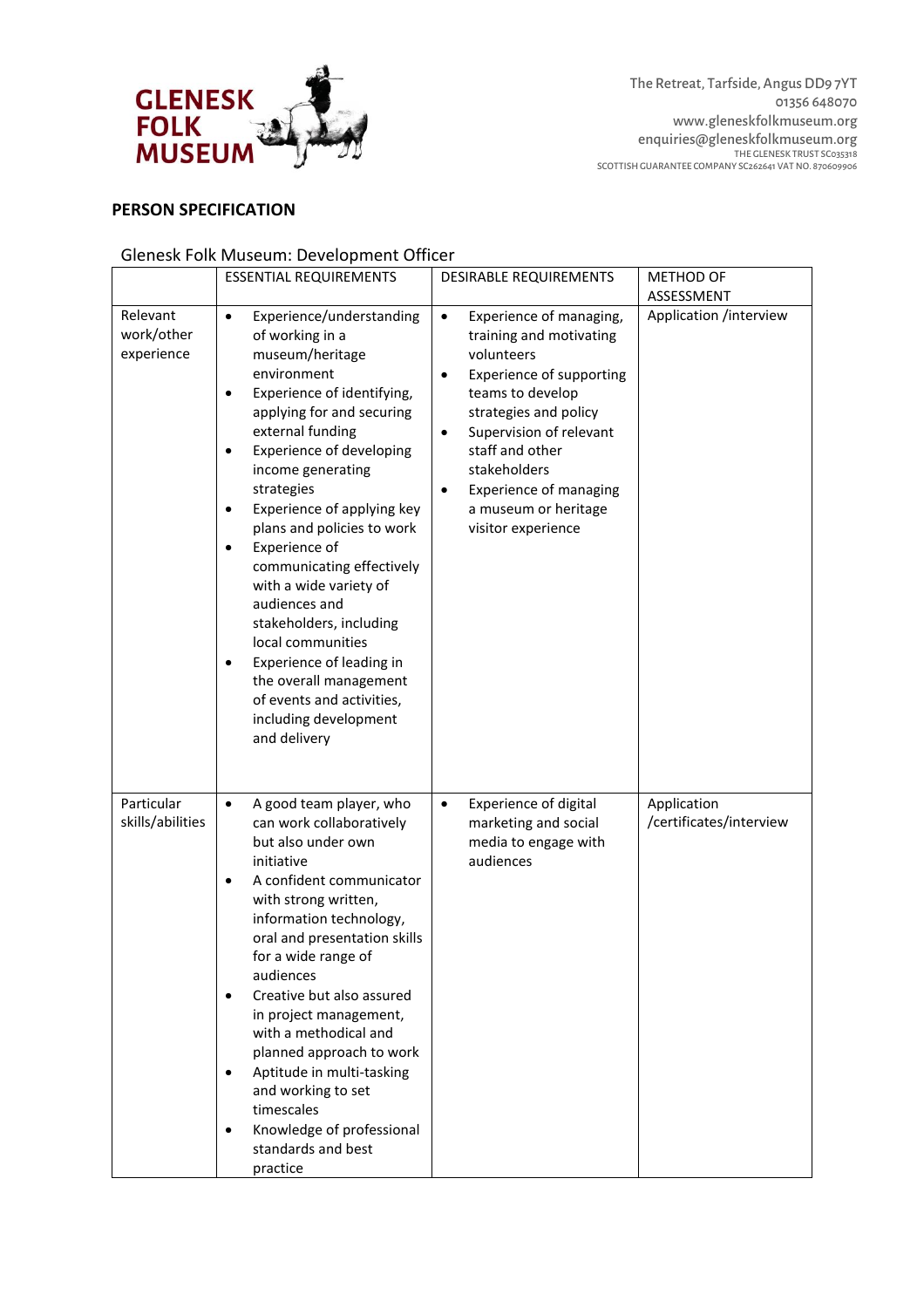

|                       | Excellent IT skills<br>$\bullet$                                                                                    |                            |                         |
|-----------------------|---------------------------------------------------------------------------------------------------------------------|----------------------------|-------------------------|
| Personal<br>qualities | Excellent interpersonal<br>٠<br>skills<br>Highly motivated and<br>٠<br>enthusiastic<br><b>Flexible</b><br>$\bullet$ |                            | Application/interview   |
| Additional            | Available to work evenings                                                                                          | UK driving licence and own | Application             |
| requirements          | and/or weekends                                                                                                     | transport                  | /certificates/interview |
| Professional/         |                                                                                                                     | Relevant degree            | Application             |
| educational           |                                                                                                                     |                            | /certificates/interview |
| qualifications        |                                                                                                                     |                            |                         |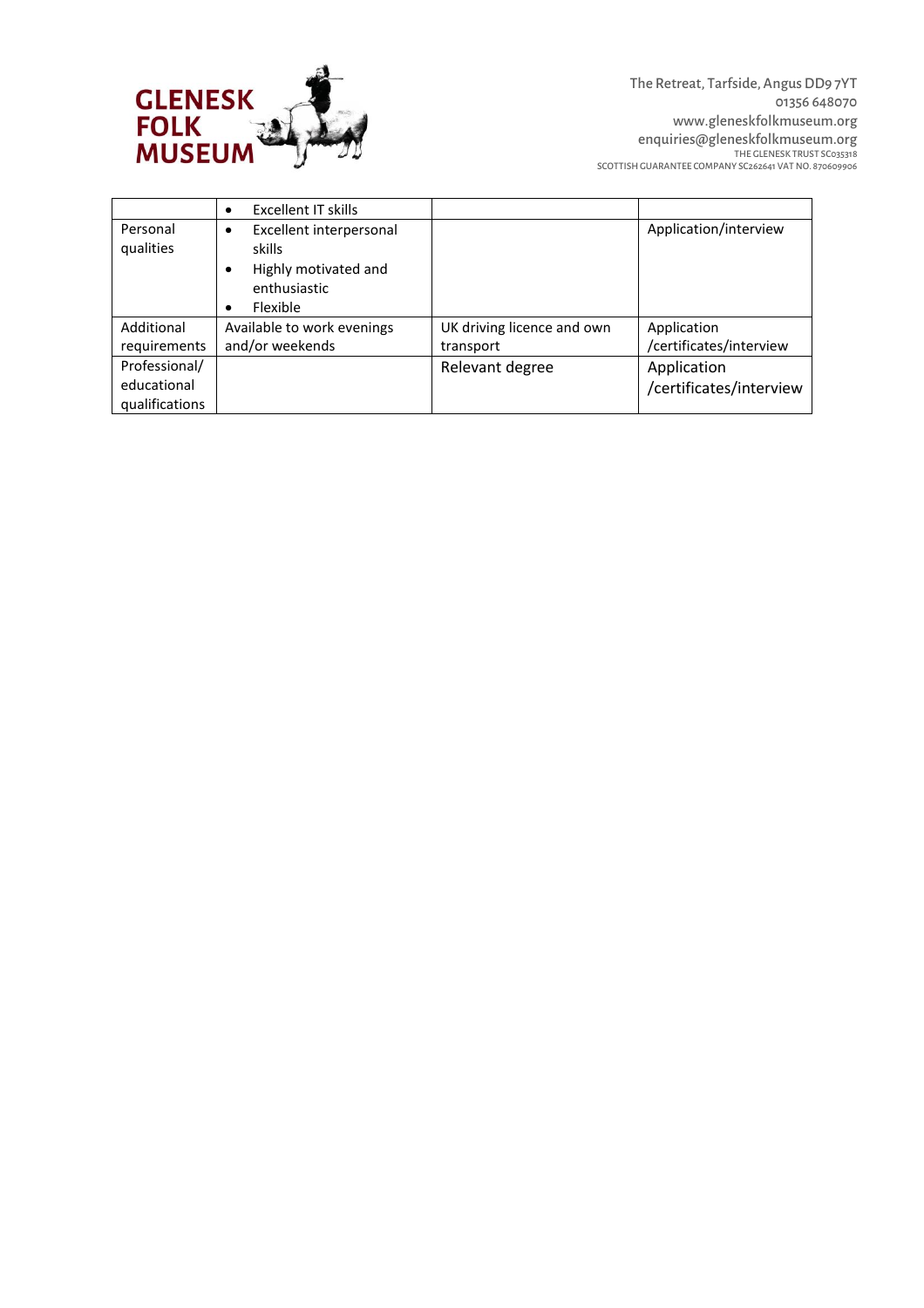

## **ABOUT GLENESK FOLK MUSEUM**

Our mission is to tell the stories of the people and landscape of Glenesk through our collections. We cherish objects in the very place where they were owned, used, and loved. The amassing of things  $-$  from this place, in this place  $-$  gives them their potency. Each object and person is linked to another and to a network of stories travelling throughout the world in a vibrating ribbon of lives.

Our values are to:

- 1. Celebrate the uniqueness of Glenesk
- 2. Place the museum and the community at the heart of our activities
- 3. Connect stories, people, and place to develop resilience and passion.
- 4. Engage actively with our community, friends, and wider museum partners.
- 5. Respond imaginatively to change.

Be transparent and accountable to maintain the highest possible standard.

### **The Redevelopment Journey: 2019 – Present**

In 2019 the Glenesk Folk Museum closed in order to review the governance, renew museum Accreditation and develop a sustainable and resilient Forward Plan. It was recognised by the Trustees that in partnership with volunteers, consultants and the community, a reinvigoration of the whole enterprise was required to arrive at a sustainable model for many generations to come. The Covid-19 pandemic impacted this review, and contributed to the museum remaining closed in 2020.

Having undertaken a great deal of work, the Trust began to execute the strategic direction detailed in the Forward Plan, appointing a dynamic Curator to work alongside the museum volunteer team to once again release the potential of the collections. Following a year of growth and development in this new format, the Trust is once again in a position to expand the team. With funding from Museum Galleries Scotland and the Mathew Trust, we are now seeking a Development Officer to work alongside the Curator in order to accelerate our organisational growth and improve our impact in Scotland and beyond.

#### **Museum History**

The Glenesk Folk Museum is a highly acclaimed heritage venue founded in 1955 by local academic and schoolteacher Margaret Fairweather Michie (MBE), also known as Greta. As a student of the University of St Andrews, she pursued postgraduate research into the social history and depopulation of the Angus Glens. She gathered an extensive and remarkable collection of objects and stories from Glenesk, its environs and global diaspora, from the Bronze Age to the mid 20th century, with an emphasis on Scottish rural life during the 19th century. Greta Michie created dynamic displays in the spirit of the new living history aesthetic, alongside craft and domestic demonstrations.